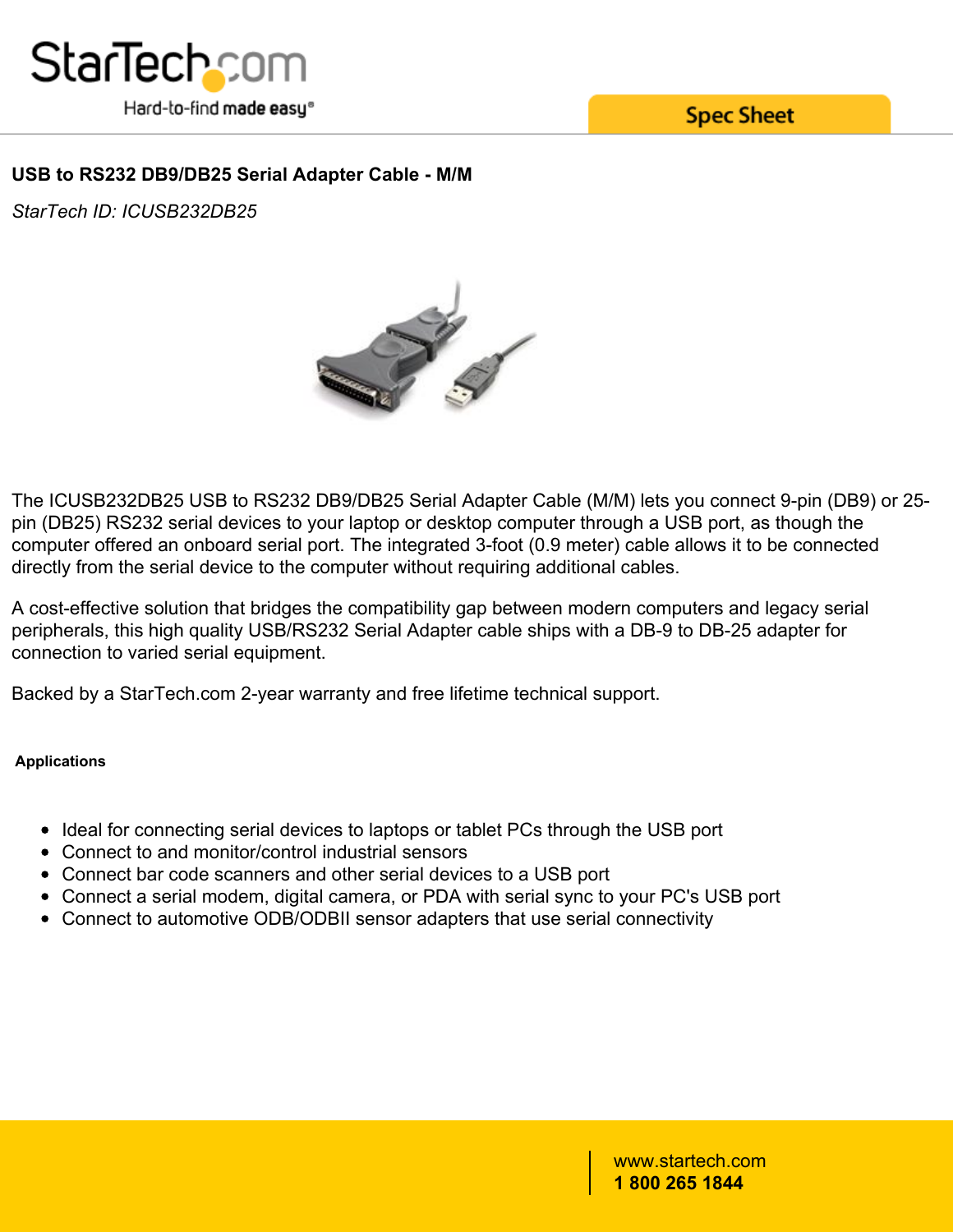**Spec Sheet** 



### **Features**

- USB powered; No external power adapters needed
- Supports serial transfer speeds up to 250Kbps
- Includes a DB9 to DB25 pin adapter for 25-pin RS232 serial communication
- Supports USB transfer speeds up to 12Mbps
- Plug-and-Play and Hot Swap Support
- Windows certified (WHQL) drivers
- 3ft cable length
- Supports remote wake-up from Modem input signals and USB power management
- Compliant with USB Rev. 2.0 Full-Speed specification
- Electronics Industries Association (EIA) standard RS-232-C compliant
- USB to Straight-Through RS232 Serial Adapter

www.startech.com **1 800 265 1844**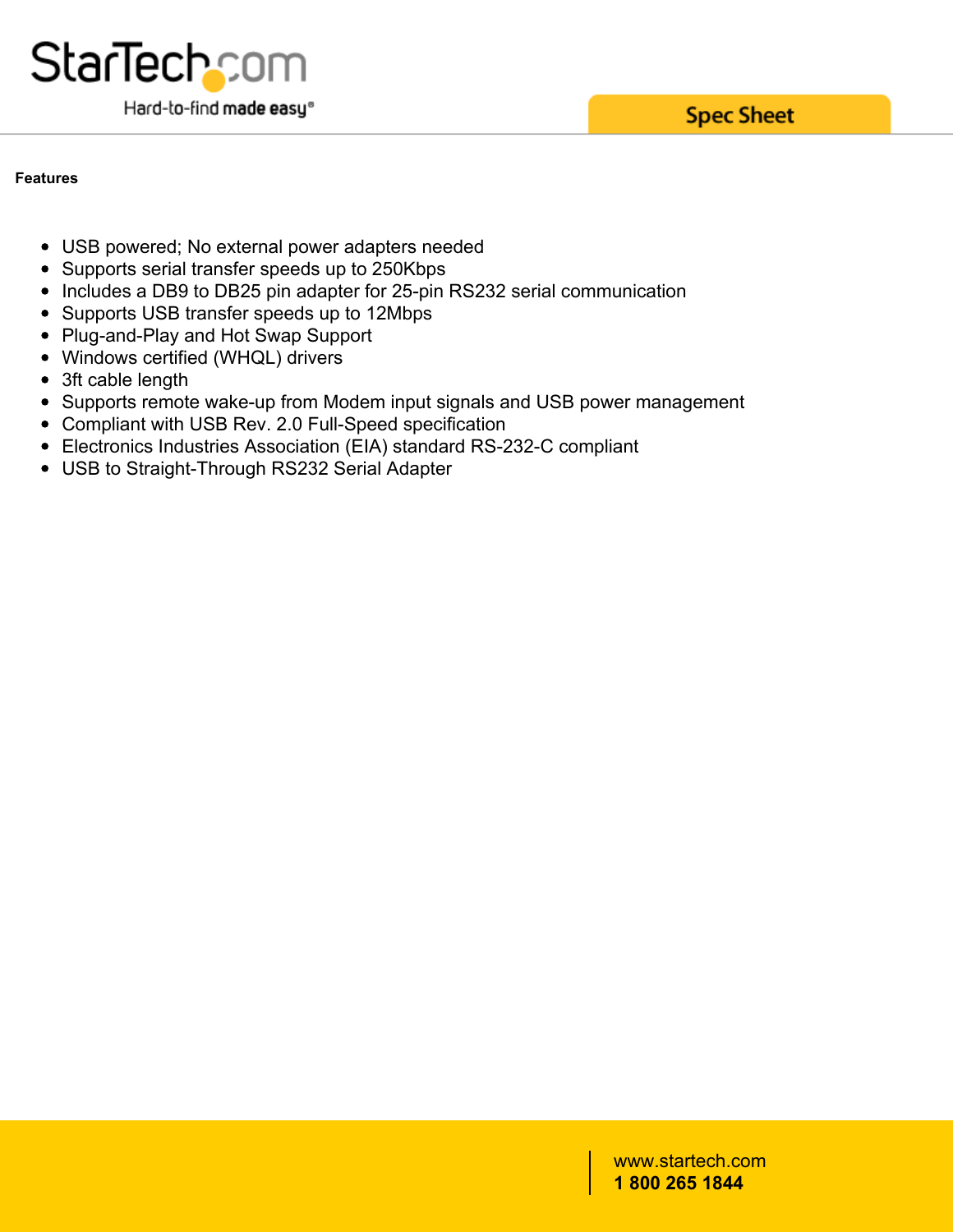

Hard-to-find made easy®

# **Spec Sheet**

#### **Technical Specifications**

| Warranty                              | 2 Years                                                                                                                                                                                                                                                                                             |
|---------------------------------------|-----------------------------------------------------------------------------------------------------------------------------------------------------------------------------------------------------------------------------------------------------------------------------------------------------|
| <b>Bus Type</b>                       | <b>USB 2.0</b>                                                                                                                                                                                                                                                                                      |
| Chipset ID                            | Prolific - PL-2303                                                                                                                                                                                                                                                                                  |
| Interface                             | Serial                                                                                                                                                                                                                                                                                              |
| Port Style                            | Cable Adapter                                                                                                                                                                                                                                                                                       |
| Ports                                 |                                                                                                                                                                                                                                                                                                     |
| Data Bits                             | 4, 5, 6, 7, 8                                                                                                                                                                                                                                                                                       |
| <b>FIFO</b>                           | 512 Bytes                                                                                                                                                                                                                                                                                           |
|                                       | Flow Control None, Xon/ Xoff, Hardware                                                                                                                                                                                                                                                              |
| Max Baud<br>Rate                      | 230.4 Kbps                                                                                                                                                                                                                                                                                          |
| Parity                                | None, Even, Odd, Mark, Space                                                                                                                                                                                                                                                                        |
| Serial<br>Protocol                    | <b>RS-232</b>                                                                                                                                                                                                                                                                                       |
| <b>Stop Bits</b>                      | 1, 1.5, 2                                                                                                                                                                                                                                                                                           |
| Connector<br>Type(s)                  | 1 - USB A (4 pin) Male                                                                                                                                                                                                                                                                              |
| External<br>Ports                     | 1 - DB-25 (25 pin; D-Sub) Male                                                                                                                                                                                                                                                                      |
| External<br>Ports                     | 1 - DB-9 (9 pin; D-Sub) Male                                                                                                                                                                                                                                                                        |
| Microsoft<br><b>WHQL</b><br>Certified | Yes                                                                                                                                                                                                                                                                                                 |
| <b>OS</b><br>Compatibility            | Windows® 8 / 8.1 (32/64bit), 7 (32/64), Vista (32/64), XP (32/64), 2000, ME, 98SE, XP<br>Embedded, POS Ready 2009, Embedded System 2009, CE 4.2/5.2, Windows Mobile 5/6,<br>PocketPC 2003 / 2000<br>Windows Server® 2012, 2008 R2, 2003<br>Mac OS® 10.x (Tested up to 10.10)<br>Linux 2.4.x - 3.9.x |
| Cable<br>Length                       | 3 ft [0.9 m]                                                                                                                                                                                                                                                                                        |
| Color                                 | Gray                                                                                                                                                                                                                                                                                                |
| Enclosure<br><b>Type</b>              | Plastic                                                                                                                                                                                                                                                                                             |
| Product                               | 3 ft [0.9 m]                                                                                                                                                                                                                                                                                        |
|                                       |                                                                                                                                                                                                                                                                                                     |

www.startech.com **1 800 265 1844**